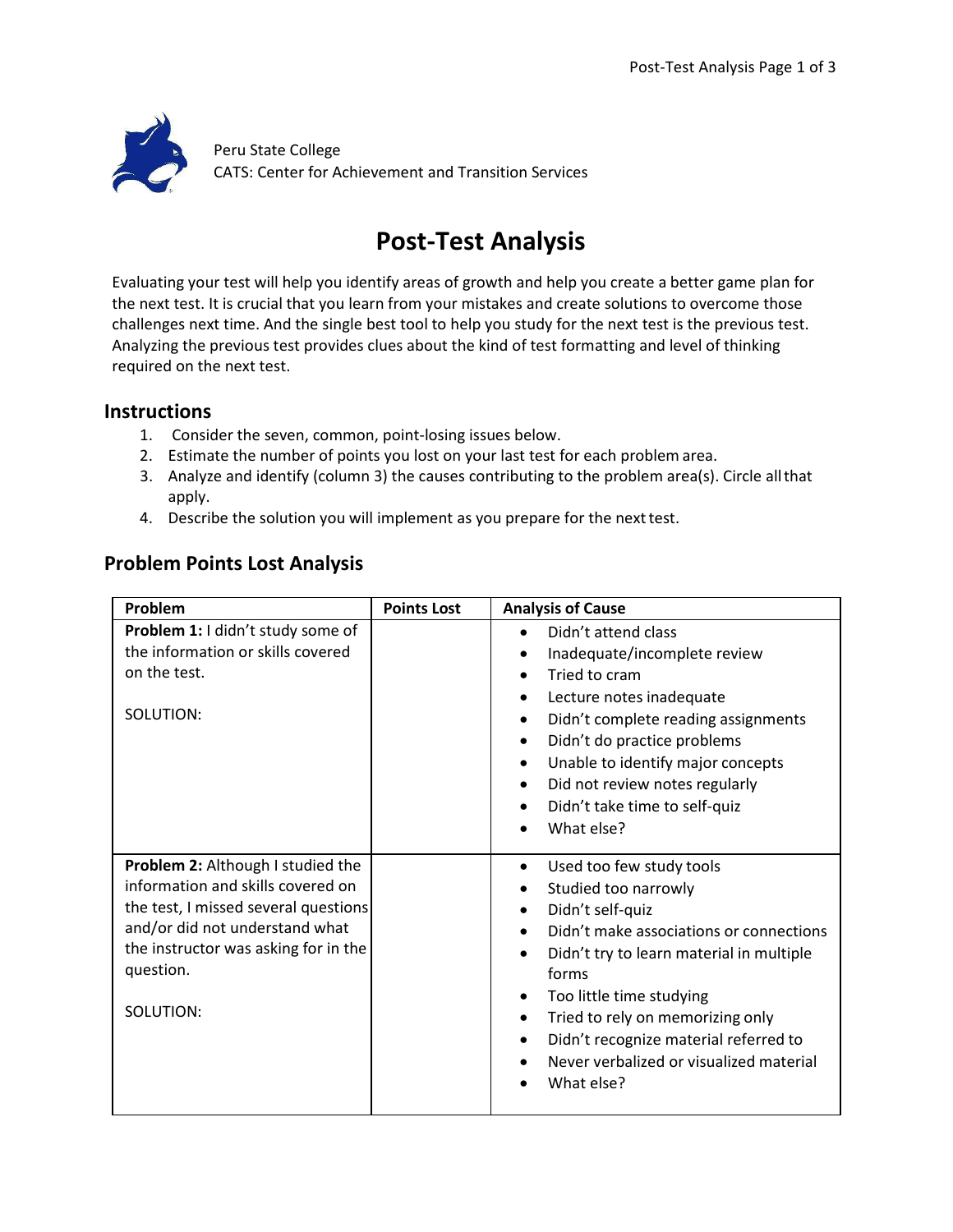| Problem 3: I wasn't good at<br>answering the type of questions on<br>the test.<br>SOLUTION:          | Didn't review strategies in textbook for<br>$\bullet$<br>specific types of test questions<br>Talked negatively to self<br>Haven't practiced constructing and<br>answering specific types of questions<br>What else?                                          |
|------------------------------------------------------------------------------------------------------|--------------------------------------------------------------------------------------------------------------------------------------------------------------------------------------------------------------------------------------------------------------|
| Problem 4: I didn't follow the<br>directions.<br>SOLUTION:                                           | Didn't listen while instructor reviewed<br>$\bullet$<br>test<br>Didn't circle/underline instruction words<br>Didn't check over the test before turning<br>in.<br>Didn't answer the whole question if it had<br>more than one part<br>What else?<br>$\bullet$ |
| Problem 5: I ran out of time and<br>lost points for questions I could<br>have answered.<br>SOLUTION: | Failed to set and stick to time limit for<br>each section of test<br>Don't know how to make a time budget<br>Bogged down with harder questions<br>Failed to apply/ask for authorized<br>$\bullet$<br>accommodations<br>I got to the test late<br>What else?  |
| Problem 6: I knew the answers but<br>made careless mistakes.<br>SOLUTION:                            | Didn't allow time to proofread<br>$\bullet$<br>Overlooked instructions<br>Didn't read instructions<br>Allowed distractions to disrupt focus<br>Did not allow enough time for some<br>questions<br>What else?                                                 |